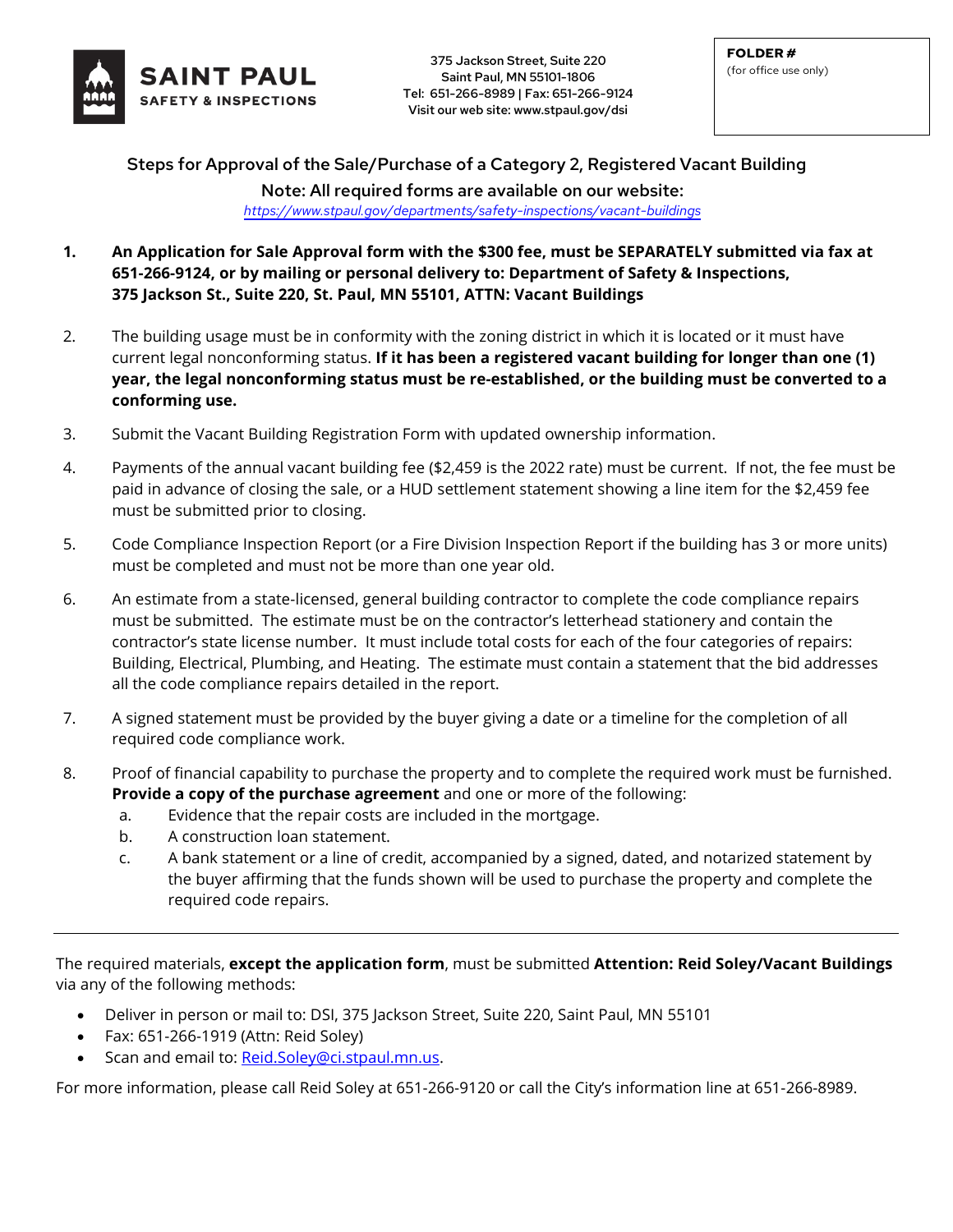

# Buyer's Application for Sale Approval of a Category 2 Registered Vacant Building

|                         | Vacant Building Address: Washington and Service and Service and Service and Service and Service and Service and |                                                       |                                                                                                                                                                                                                                     |  |
|-------------------------|-----------------------------------------------------------------------------------------------------------------|-------------------------------------------------------|-------------------------------------------------------------------------------------------------------------------------------------------------------------------------------------------------------------------------------------|--|
|                         |                                                                                                                 | Multi-Unit                                            |                                                                                                                                                                                                                                     |  |
| <b>Buyer's Name:</b>    |                                                                                                                 |                                                       |                                                                                                                                                                                                                                     |  |
|                         | (Please print clearly and legibly)                                                                              |                                                       |                                                                                                                                                                                                                                     |  |
| <b>Buyer's Address:</b> |                                                                                                                 |                                                       |                                                                                                                                                                                                                                     |  |
|                         | (Street Address)                                                                                                |                                                       |                                                                                                                                                                                                                                     |  |
|                         | (City, State, Zip)                                                                                              |                                                       |                                                                                                                                                                                                                                     |  |
|                         | Buyer's Daytime Phone <b>State Server Server Server</b>                                                         |                                                       | <b>Buyer's Fax Number:</b> The control of the control of the control of the control of the control of the control of the control of the control of the control of the control of the control of the control of the control of the c |  |
|                         | (Include Area Code)                                                                                             |                                                       | (Include Area Code)                                                                                                                                                                                                                 |  |
|                         |                                                                                                                 |                                                       | THE FOLLOWING REQUIREMENTS MUST BE COMPLETED AND THE APPLICATION FEE PAID BEFORE THIS OFFICE CAN                                                                                                                                    |  |
|                         |                                                                                                                 | <b>PROCESS A REVIEW FOR THE SALE OF THIS PROPERTY</b> |                                                                                                                                                                                                                                     |  |
|                         | A completed Vacant Building Registration Form must be provided.                                                 |                                                       |                                                                                                                                                                                                                                     |  |

- The annual vacant building fee (\$2,459) must be current or a provision must be made for the payment at closing.
- A Code Compliance Inspection Report (or a Fire Division Inspection Report, if the building has more than 3 units) must be completed and cannot be more than one year old.
- An estimate to complete the code compliance repairs must be submitted by a state-licensed, general building contractor. The estimate must be on the contractor's letterhead and include the contractor's state license number. The estimate must include total costs for each of the four categories of repairs: Building, Electrical, Plumbing and Heating. The estimate must contain a statement that it addresses all the code compliance repairs detailed in the report.
- A signed statement must be provided by the buyer giving a date or a timeline for the completion of all the work required by the Code Compliance or Fire Division Inspection Report.
- A copy of the purchase agreement must be provided.
- Proof of financial capability to purchase the property and complete the required work must be furnished.

I understand that this property shall not be occupied until all code corrections are made and written authorization to occupy is obtained.

## Fee (effective February 2022): \$300

# Make checks payable to: City of Saint Paul

#### If paying by credit card, complete the following information:

*A 2.49% service fee will be charged for all credit or debit card transactions and will appear as a separate transaction on your card statement. This fee is charged by the service provider DSI uses to handle credit card transactions. City does not receive any of the fees.*

| Signature of Cardholder (required for all charges):                        |  |  |                                        |  |  |                                                       |  |  |  |  |  |  |
|----------------------------------------------------------------------------|--|--|----------------------------------------|--|--|-------------------------------------------------------|--|--|--|--|--|--|
| $\Box$ AMEX $\Box$ Discover $\Box$ MasterCard $\Box$ Visa                  |  |  | Security<br>Code $\blacktriangleright$ |  |  | <b>Expiration</b><br>Month/Year $\blacktriangleright$ |  |  |  |  |  |  |
| <b>Enter Account</b><br>Number $\blacktriangleright$ $\blacktriangleright$ |  |  |                                        |  |  |                                                       |  |  |  |  |  |  |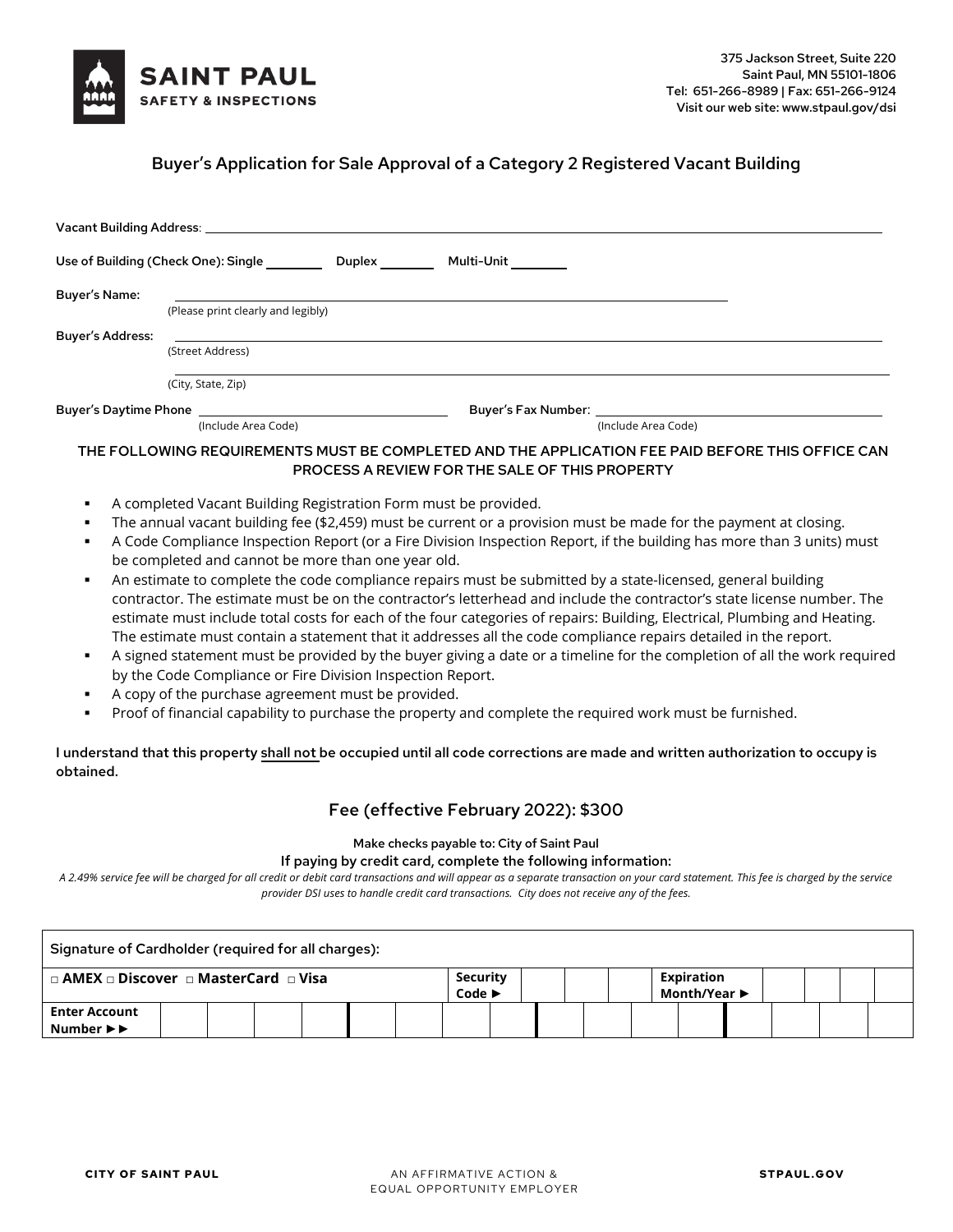

## Vacant Building Registration Form

| Today's Date:                                                                                                                                                                                                                                                              |
|----------------------------------------------------------------------------------------------------------------------------------------------------------------------------------------------------------------------------------------------------------------------------|
| <b>Property Address:</b>                                                                                                                                                                                                                                                   |
| Planned disposition of this building (please check one):                                                                                                                                                                                                                   |
| I plan to rehabilitate this structure commencing (date):                                                                                                                                                                                                                   |
| I plan to demolish (wreck and remove) this building by (date):                                                                                                                                                                                                             |
| I am willing to authorize the City of Saint Paul to demolish and remove this building(s).                                                                                                                                                                                  |
| This building is <b>yacant as a result of fire damage</b> . The fire occurred on (date):<br>I, as the property owner, want to claim registration and fee exemption status for ninety (90) days from the date<br>of the fire. I intend to repair and reoccupy the building. |

Other (please explain):

# **Responsible Party (persons/organizations who will ensure compliance with the ordinance): Name Address Primary Phone Alternate Phone**

#### **Persons, lien holders, mortgagees, mortgagors and other interested parties known to me:**

| <b>Name</b> | <b>Address</b> | <b>Primary Phone</b> | <b>Alternate Phone</b> |
|-------------|----------------|----------------------|------------------------|
|             |                |                      |                        |
|             |                |                      |                        |

*All persons listed here will receive letters for the annual fee renewal. Also use this form to unregister your interest.*

|                                                         |                               | \$2,459 Registration Fee                                                                                                                    |
|---------------------------------------------------------|-------------------------------|---------------------------------------------------------------------------------------------------------------------------------------------|
| Name (please print clearly and legibly)                 |                               | Instructions:                                                                                                                               |
| <b>Signature</b>                                        |                               | Complete and return this form. Include the<br>\$2,459 registration fee ONLY if currently due.<br>Make checks payable to: City of Saint Paul |
|                                                         |                               | Deliver or mail payment to:                                                                                                                 |
| <b>Address</b>                                          |                               | City of Saint Paul                                                                                                                          |
|                                                         |                               | Department of Safety and Inspections                                                                                                        |
| City                                                    | Zip<br><b>State</b>           | Code Enforcement - Vacant Buildings<br>375 Jackson Street, Suite 220<br>St. Paul, MN 55101-1806                                             |
| <b>Main Contact Phone</b>                               | <b>Alternate Phone Number</b> | Credit Card payment accepted in person or by<br>fax only. Fax: 651-266-9124                                                                 |
| <b>Email Address (please print clearly and legibly)</b> |                               | For questions, call 651-266-8989.                                                                                                           |
|                                                         |                               | Thank you for your cooperation.                                                                                                             |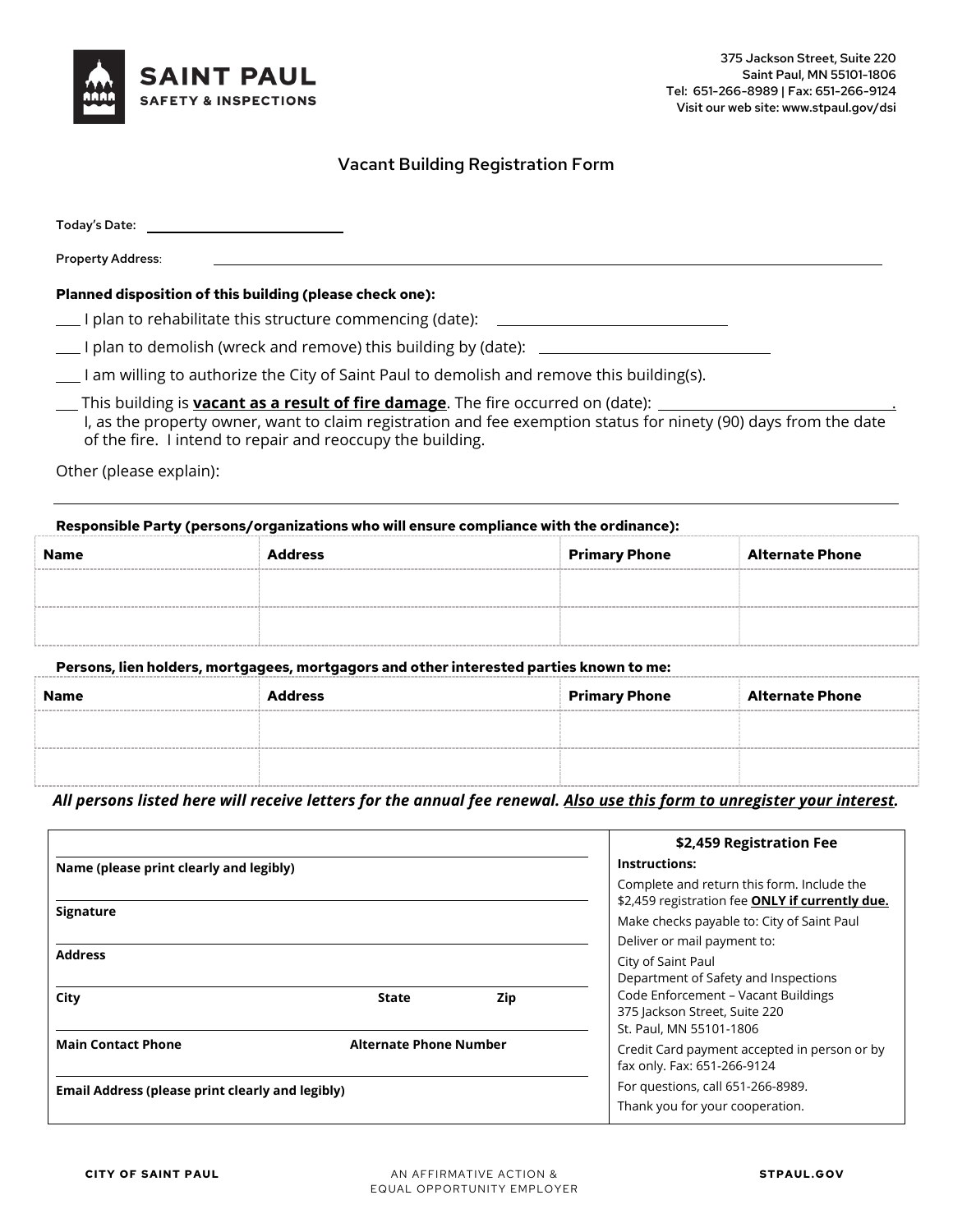

# Vacant Buildings Program Requirements, Regulations and Information

The Council of the City of Saint Paul has adopted ordinances regulating vacant and unoccupied structures. Homeowners must register a building with St. Paul Department of Safety and Inspections, Vacant/Nuisance Buildings Code Enforcement Unit, if the building is unoccupied and:

- 1. Unsecured, or
- 2. Secured by other than normal means (boarded), or
- 3. A dangerous structure, or
- 4. Condemned as uninhabitable, or
- 5. Condemned or Vacated by Fire Marshal Certificate of Occupancy Program, or
- 6. Has multiple housing or Building Code violations, or
- 7. Is condemned and illegally occupied, or
- 8. Has been unoccupied for a period longer than one year during which the Enforcement Officer has issued an order to correct nuisance conditions.

## **Registration Requirements**

- 1. Submit the enclosed Vacant Building Registration Form within 30 days, describing plans for rehabilitating and reoccupying or demolishing the building.
- 2. Disclose all pertinent ownership information.
- 3. Disclose all pertinent lien holders.
- 4. Disclose any current Truth-in-Sale of Housing Disclosure Reports.
- 5. Pay the \$2,459 annual Vacant Building Registration fee within 30 days of receiving this letter. **If the registration fee is not received within 45 days of the due date the full amount owed will be assessed to, and collected with, the taxes for this property as permitted by Saint Paul Legislative Code Chapter 43.**

**Note**: If the building is vacant due to a fire, you may have a 90-day exemption from the registration fee. You must submit the enclosed Vacant Building Registration Form within 30 days of the fire informing us of your plans apply for this exemption. If you are granted the exemption, your rehabilitation must be complete within 90 days OR you must pay the \$2,459 registration fee.

6. Provide unencumbered access to all portions of the premises of the buildings to permit the Enforcement Officer to make a complete inspection.

Owners, agents, assignees and all responsible parties are required to comply with the following requirements of the Saint Paul Legislative Code:

- 1. Keep all buildings secure.
- 2. Keep all porches, stairs, and exterior premises free of refuse, junk and debris.
- 3. Cut grass and weeds.
- 4. Remove snow and ice from sidewalks.

# **Sale Requirements – Contact the Vacant Buildings section, 651-266-8989, for full details. There is a fee of \$300 for the Sale Review Process.**

- **VB1**  Current registration and fees; notify the City; restore utilities.
- **VB2**  No sale without City approval. Requirements include current registration and fee payments, code compliance report, cost estimate for all repairs, a schedule for completion of the repairs, and proof of financial capability to complete all repairs.
- **VB3**  No sale without a *Certificate of Code Compliance* or *Certificate of Occupancy*.